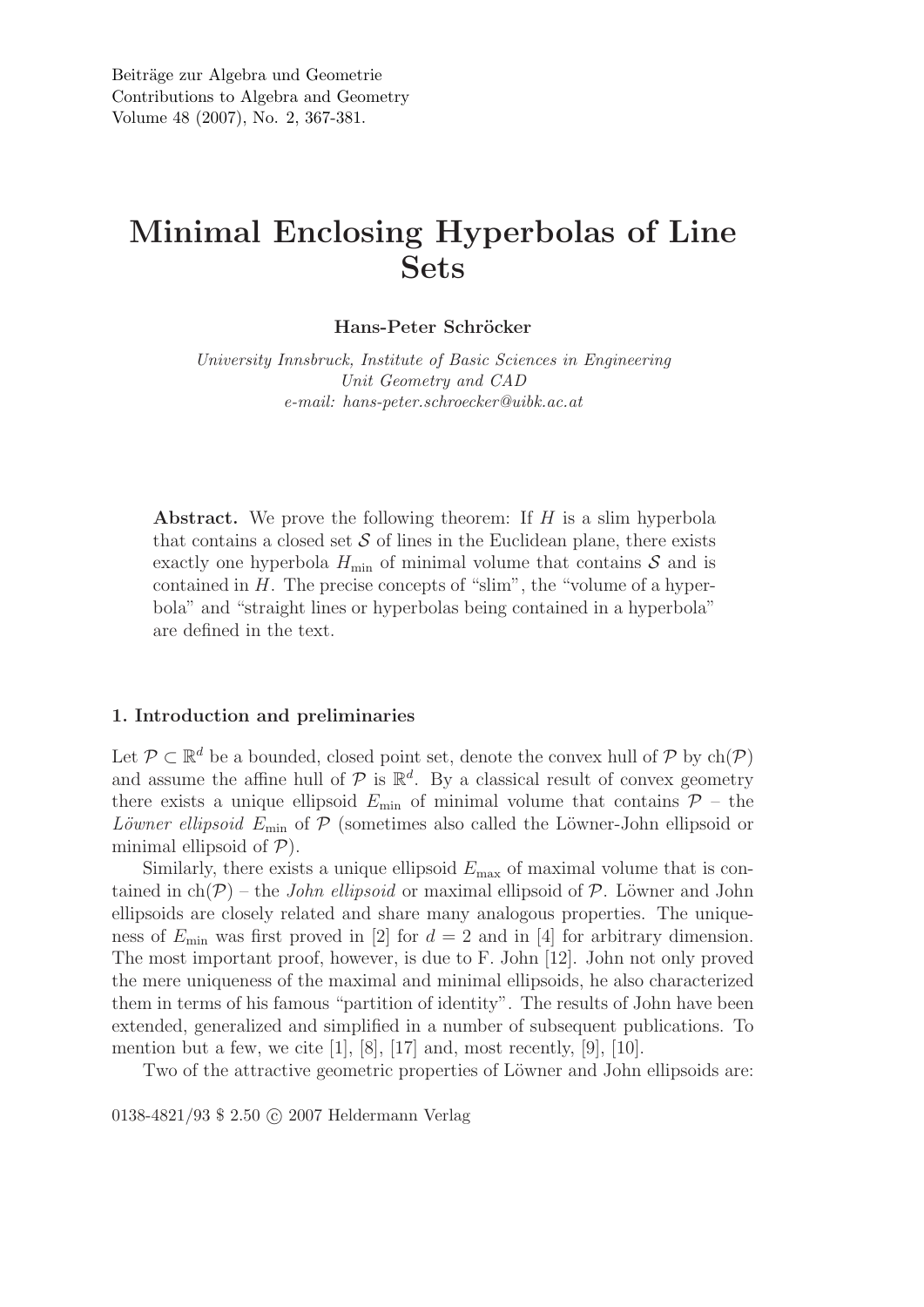

Figure 1. Examples from  $[5]$  (courtesy W. Förstner) and  $[20]$  of uncertain straight lines being represented by hyperboloids

- $E_{\text{min}}$  and  $E_{\text{max}}$  are affinely related to  $\mathcal{P}$ . If  $\alpha: \mathbb{R}^d \to \mathbb{R}^d$  is an affine transformation, then  $\alpha(E_{\text{min}})$  is the Löwner ellipsoid and  $\alpha(E_{\text{max}})$  the John ellipsoid of  $\alpha(\mathcal{P})$ . This affine relation can be exploited to simplify proofs of uniqueness of  $E_{\text{min}}$  and  $E_{\text{max}}$  (as for example in [4] or [13]).
- If  $E_{\min}$  is scaled about its center by a factor of  $d^{-1}$ , it lies inside ch( $\mathcal{P}$ ). If  $\mathcal{P}$ is centrally symmetric, the scaling factor can be tightened to  $d^{-1/2}$  (see [12] or [3, Section 8.4]). Analogously, scaling the John ellipsoid about its center by a factor of d (or by a factor of  $d^{1/2}$  in case of a centrally symmetric point set) yields an ellipsoid containing P.

Löwner and John ellipsoids have numerous applications (see [7] and the references therein), basically because they are simple shapes that can be used to reliably represent point sets. The idea of replacing point sets by enclosing or approximating ellipsoids has been used in recent publications on worst-case tolerancing in geometry [18, 21, 11]. While geometric constructions not only involve points but also straight lines or general subspaces (and many more primitives), the question of representing sets of subspaces by "simple shapes" has so far only been remotely touched. In this context, it seems natural to replace sets of lines by hyperbolas or, more generally, replace sets of subspaces by suitable hyperboloids (see Figure 1). However, theoretical fortification of this concept is not available.

In the present paper we consider a set of lines  $S$  and the "smallest" hyperbola  $H_{\text{min}}$  that "contains" S. In order to do so, we need to define

- 1. the concept of "a straight line  $S$  being contained in a hyperbola  $H$ " and
- 2. the volume of a hyperbola H.

Anticipating Definition 2 we say that S is contained in H if H and S have at most one real intersection point. The volume  $m(H)$  will be defined in Section 2 as the unique Euclidean measure of all straight lines contained in H.

Our main result is a proof of uniqueness of  $H_{\text{min}}$  provided certain conditions are met (Theorem 1). It is clear that these conditions have to be more restrictive than the pre-requisites for the uniqueness of the Löwner ellipsoid. As a simple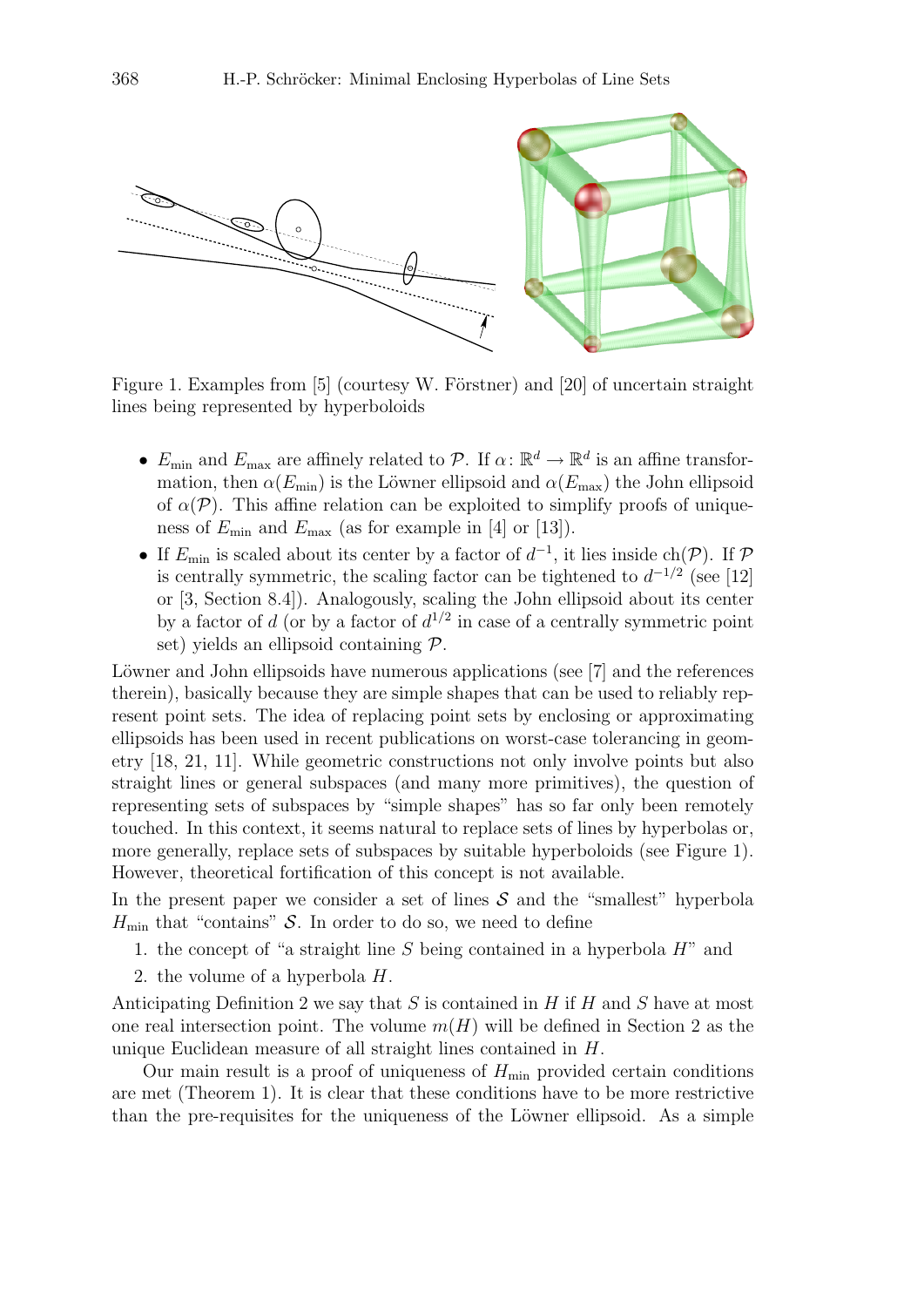

Figure 2. Minimal enclosing hyperbolas of line sets with rotational symmetry

example, consider a line set  $\mathcal S$  with rotational symmetry; its minimal enclosing hyperbola cannot be unique (Figure 2). We will show the uniqueness of the minimal enclosing hyperbola  $H_{\text{min}}$  among all hyperbolas that enclose  $S$  and are "contained" in a given "slim" hyperbola H.

The main difficulty of the proof, as opposed to known proofs of uniqueness of the Löwner ellipsoids, is the lacking affine relation of  $H_{\text{min}}$  and  $S$ . It prevents easy adaption of the geometric reasoning of [4, 16] or the optimization theoretic setup of [13]. We will instead give a computational proof of uniqueness, based on properties of the volume function  $m(H)$  of hyperbolas and on the geometry of conics and dual conics.

The remaining part of this paper is organized as follows. We define the measure for sets of straight lines and derive explicit formulas for the volume of a hyperbola in Section 2. In this section we also study some properties of the volume function. Section 3 is dedicated to the proof of an auxiliary lemma concerning the volume of hyperbolas in a dual linear pencil of conics. It is used for the proof of the main theorem in Section 4. Generalizations of this paper's topic and open questions are discussed in the final Section 5.

#### 2. The volume of a hyperbola

In this section we define a measure  $m(H)$  for the set of lines S contained in a hyperbola H. One can think of several possible definitions for  $m(H)$  but it seems sensible to use the (essentially unique) measure for sets of straight lines in the plane that is invariant with respect to Euclidean transformations.

Let S be a set of straight lines  $S: x \cos \varphi + y \sin \varphi = p$ . The integral

$$
m(S) = \int_{S} dp \wedge d\varphi \tag{1}
$$

is called the *density for straight lines* ([19, Chapter 3]). Up to a constant positive factor, it is the unique measure that is invariant under Euclidean transformations,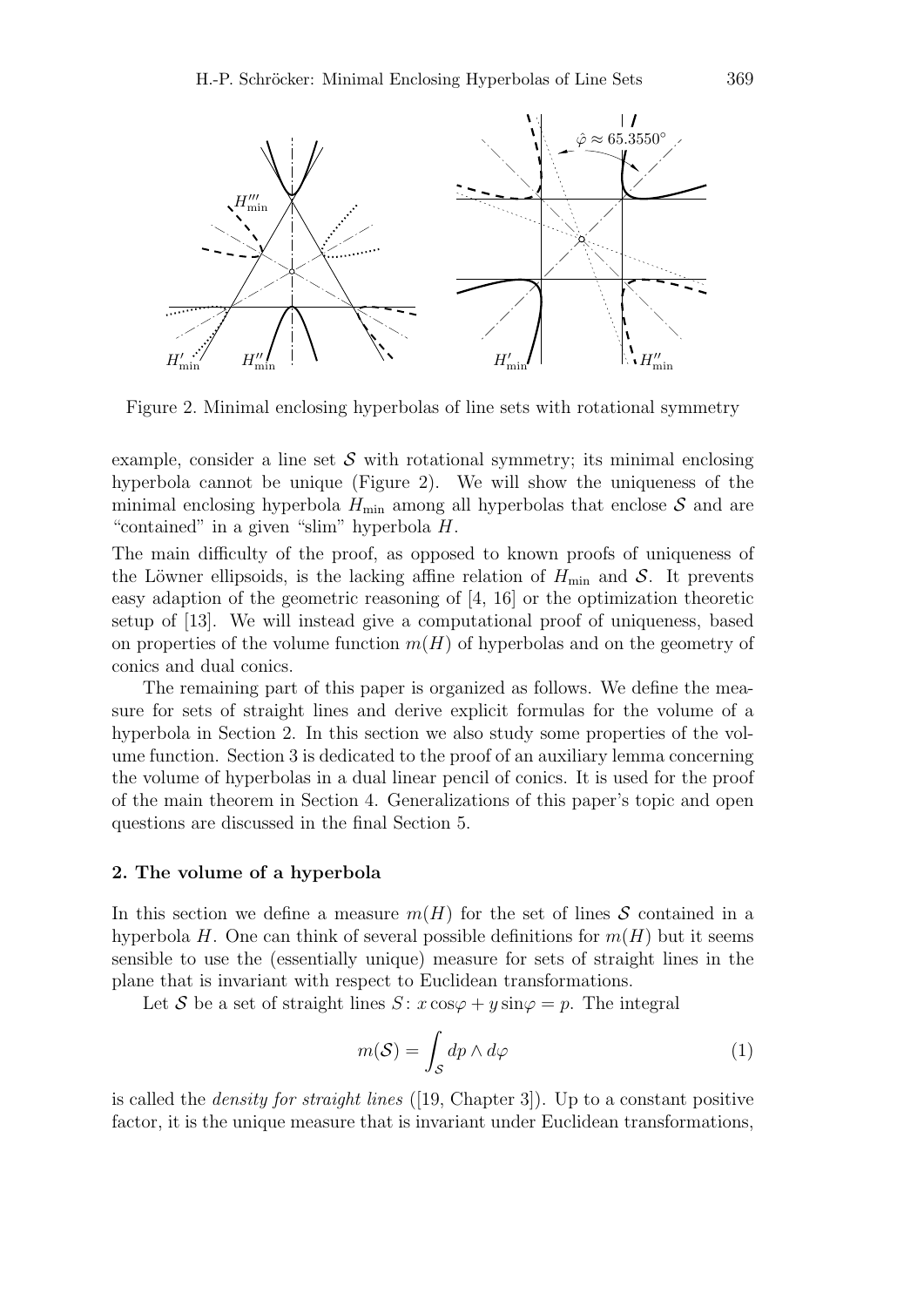i.e.,  $m(S)$  and  $m(\alpha(S))$  are equal for all sets of lines S and all proper Euclidean transformations  $\alpha: \mathbb{R}^2 \to \mathbb{R}^2$ . By convention, the measure (1) is always taken in absolute value.

Definition 1. *The interior* int C *of a conic section* C *is the set of intersection points of two different non-real tangents of* C*. The exterior* ext C *of a conic section* C *is the set of intersection points of two different real tangents of* C*. A point* p *is contained in* C *if* p *is element of* int C *or of* C *itself (Figure* 3*).*

Definition 2. *The line interior* l-int C *of a conic section* C *is the set of straight lines that intersect* C *in two non-real points. The line exterior* l-ext C *of a conic section* C *is the set of straight lines that intersect* C *in two real points. A straight line* S *is contained in* C *if* S *is element of* l-int C *or tangent of* C *(Figure* 3*).*



Figure 3. Interior of an ellipse  $E$  and a hyperbola  $H$ ; some straight lines contained in  $H$ 

The interior of an ellipse and a hyperbola are visualized in Figure 3. Note that S is contained in H if all points  $s \in S$  are elements of ext H. A few straight lines contained in H are also depicted in Figure 3.

We want to compute the measure (1) for the set of lines contained in a hyperbola  $H$ . Because of the Euclidean invariance of (1) we may assume that  $H$  is given by the equation

$$
H: \frac{y^2}{a^2} - \frac{x^2}{b^2} = 1.
$$
 (2)

The straight line  $S: x \cos \varphi + y \sin \varphi = p$  is contained in H if and only if

$$
p^2 \le a^2 \sin^2 \varphi - b^2 \cos^2 \varphi. \tag{3}
$$

With  $\varphi_0 = \arctan(b/a)$  and

$$
p(\varphi) = \sqrt{a^2 \sin^2 \varphi - b^2 \cos^2 \varphi}
$$
 (4)

we compute

$$
m(H) = \int_{\varphi_0}^{\pi - \varphi_0} \int_{-p(\varphi)}^{p(\varphi)} dp \, d\varphi = 4 \int_0^{\varphi_0} p(\varphi) \, d\varphi. \tag{5}
$$

The measure  $m(H)$  only depends on the hyperbola's semi-axis lengths a and b. Therefore, we also write  $m(H) = m(a, b)$ .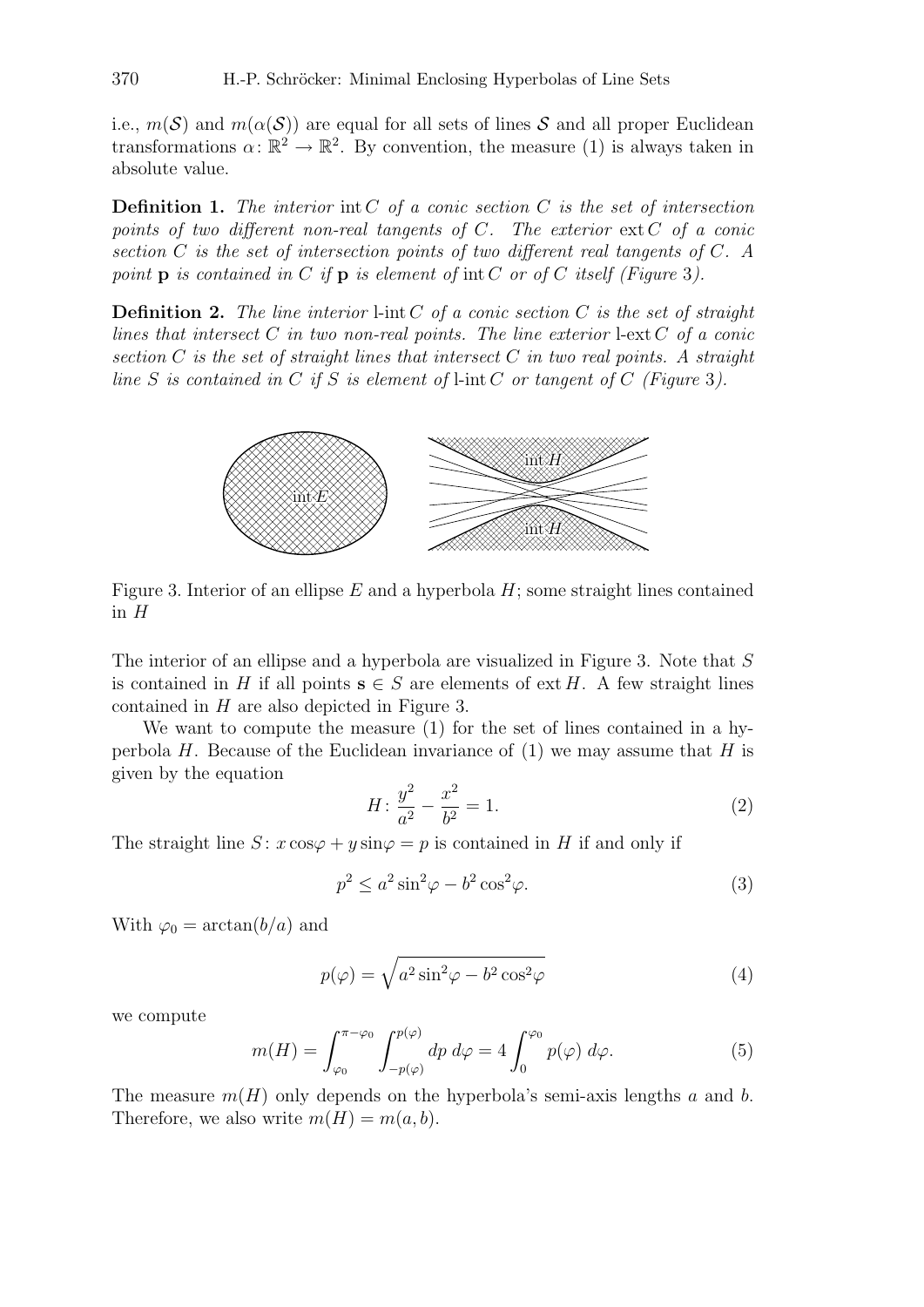# 2.1. The volume formula in terms of elliptic integrals

The right-hand side of equation (5) is an elliptic integral. In terms of the incomplete elliptic integral of first kind

$$
E(z,k) := \int_0^z \frac{\sqrt{1 - k^2 t^2}}{\sqrt{1 - t^2}} dt
$$
 (6)

it can be written as

$$
m(a,b) = 4a E\left(\frac{a}{\sqrt{a^2 + b^2}}, \frac{\sqrt{a^2 + b^2}}{a}\right).
$$
 (7)

Numeric evaluation of this formula reveals some difficulties: Because of rounding errors, even real arguments a and b might result in complex volumes with small imaginary part. Therefore, we give an alternative expression for (7) using complete elliptic integrals

$$
K(k) := \int_0^1 \frac{dt}{\sqrt{1 - k^2 t^2} \sqrt{1 - t^2}} \quad \text{and} \quad E(k) := E(1, k)
$$
 (8)

of first and second kind. We find

$$
m(a,b) = 4\sqrt{a^2 + b^2} \left( E\left(\frac{a}{\sqrt{a^2 + b^2}}\right) - \frac{b^2}{a^2 + b^2} K\left(\frac{a}{\sqrt{a^2 + b^2}}\right) \right).
$$
 (9)

# 2.2. Properties of the volume function

From equation  $(9)$  we derive the following formulas for limit cases:

- $m(0, b) = 0$ ,  $\lim_{b \to \infty} m(a, b) = 0$ : In these two cases, H degenerates and the set of lines contained in H depends on one parameter only. Its measure is zero.
- $m(a, 0) = 4a$ : H degenerates but contains all straight lines that meet a certain line-segment of length 2a. The value of the volume function is measure for this set of lines. This is a special case of [19, equation (3.12)].
- $\lim_{a\to\infty}m(a,b)=\infty$ : If a goes to infinity, so does the volume of H.

For any positive real s, the volume function satisfies  $m(sa, sb) = s \cdot m(a, b)$ . Hence, the graph

$$
G := \{ [a, b, m(a, b)]^T \mid a, b \ge 0 \}
$$
\n(10)

of the volume function is a cone in  $\mathbb{R}^3$  with vertex  $[0, 0, 0]^T$ . It is depicted in Figure 4. Its intersection with the plane  $a = 1$  can be parameterized by

$$
m(b) = m(1, b) =
$$
  
4(1+b<sup>2</sup>)<sup>-1/2</sup>((1+b<sup>2</sup>)E((1+b<sup>2</sup>)<sup>-1/2</sup>) – b<sup>2</sup>K((1+b<sup>2</sup>)<sup>-1/2</sup>)), b \in [0, \infty). (11)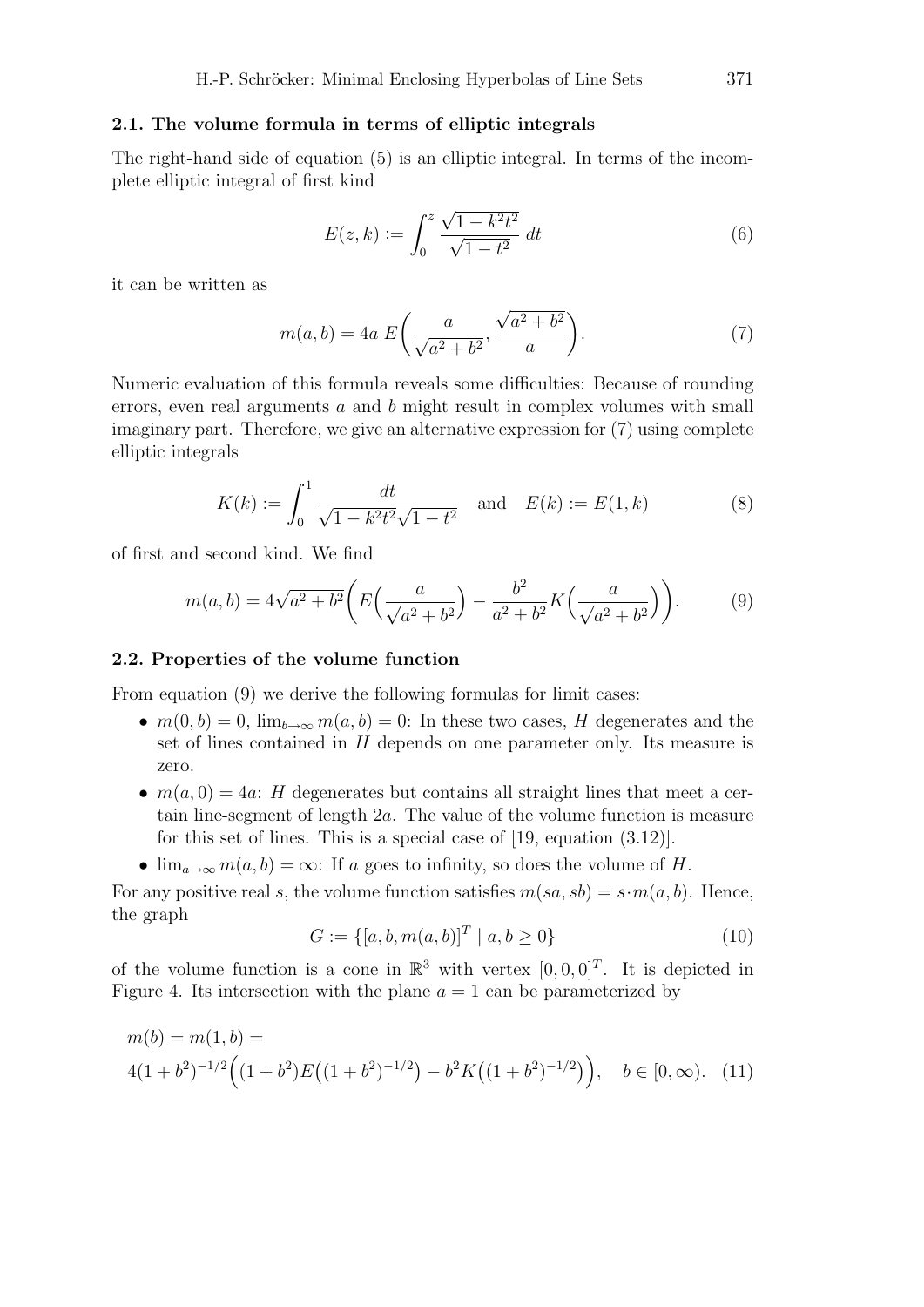

Figure 4. The graph G of the volume function  $m(a, b)$ 

**Lemma 1.** *There exists exactly one value*  $\hat{b} > 0$  *such that*  $m(b)$  *is strictly concave on*  $[0, \hat{b})$  *and strictly convex on*  $(\hat{b}, \infty)$ *.* 

*Proof.* The second derivative of  $m(b)$  with respect to b is

$$
m''(b) = 4t(2E(t) - K(t)) \quad \text{where } t = (1 + b^2)^{-1/2}.
$$
 (12)

The claim of this lemma follows from Lemma 3 (Appendix, page 379).  $\Box$ 

**Corollary 1.** The volume function  $m(a, b)$  is convex for  $b : a > \hat{b}$ .

*Proof.* The corollary follows from Lemma 1 and the fact that the graph of  $m(a, b)$ is a cone with vertex  $[0, 0, 0]^T$ .  $\Box$ 

**Remark 1.** The numeric value of  $\hat{b}$  can be computed from Lemma 3:

$$
\hat{t} \approx 0.9089085575 \quad \Longrightarrow \quad \hat{b} \approx 0.4587870596. \tag{13}
$$

The volume function  $m(a, b)$  is convex for hyperbolas whose asymptotes enclose an angle of  $\hat{\varphi} := \arctan(\hat{b}^{-1}) \approx 65.3550^{\circ}$  or less with the hyperbola's minor axes.

Definition 3. *Let* H *be a hyperbola and denote the angle between its asymptotes and minor axis by*  $\varphi$ *. The hyperbola* H *is called* slim *if*  $\varphi < \hat{\varphi}$ *.* 

Remark 2. By direct computation it can be shown that for the hyperbolas in the right-hand image of Figure 2 we have  $\varphi = \hat{\varphi}$ .

In the proof of Theorem 1 (Section 4) we will use a parametric representation of the level set

$$
\tilde{m} := \{ [a, b]^T \mid m(a, b) = 1 \}
$$
\n(14)

of the volume function. It can be computed as central projection of the curve (11) from the point  $[0, 0, 0]^T$ :

$$
\tilde{\mathbf{m}}: \begin{cases} a(t) = \frac{t}{4(K(t)(t^2 - 1) + E(t))} \\ b(t) = \frac{\sqrt{1 - t^2}}{4(K(t)(t^2 - 1) + E(t))} \end{cases} \qquad t \in (0, 1]. \tag{15}
$$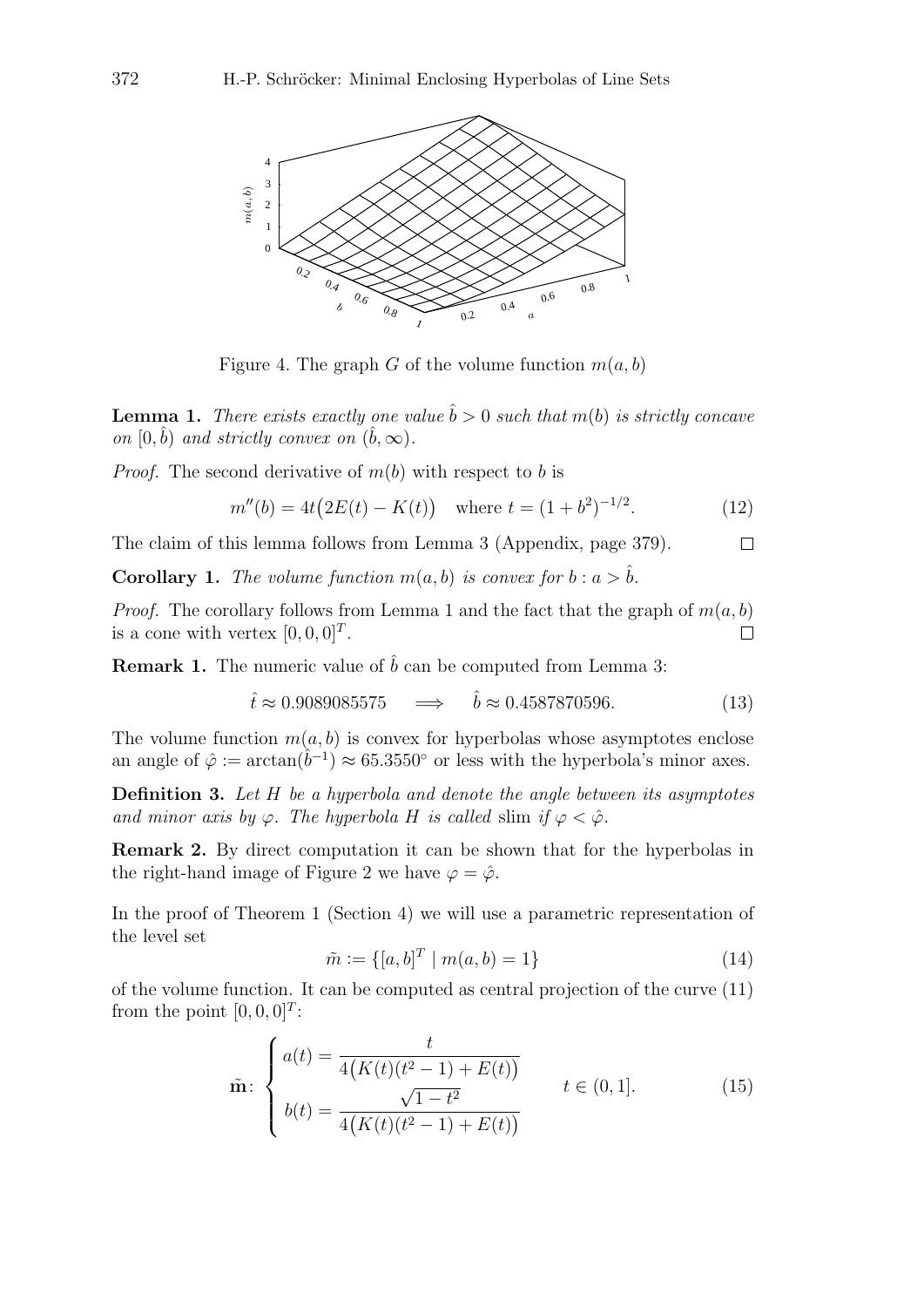

Figure 5. The level-set  $\tilde{\mathbf{m}}$ , the curve  $[a(t), b(t)]^T$  and derivative vectors in the point  $\tilde{\mathbf{m}}(t_0)$ .

The curve  $\tilde{\mathbf{m}}(t)$  is depicted in Figure 5. Parameter values t in the vicinity of zero belong to large values of  $a(t)$  and  $b(t)$  while  $\tilde{\mathbf{m}}(1) = [1/4, 0]^T$  yields the smallest possible values of a and b such that  $m(a, b) = 1$ . The point  $m(\hat{t})$  is an inflection point.

For later reference we state that the derivative vector of  $\tilde{\mathbf{m}}(t)$  has the direction and orientation of

$$
d\tilde{\mathbf{m}}(t) := \begin{bmatrix} E(t) - K(t) \\ -tE(t)/\sqrt{1 - t^2} \end{bmatrix}.
$$
\n(16)

Regardless of the value of t, both entries of this vector are negative (Figure 5).

### 3. Dual linear pencils of conics

In this section we prove an auxiliary lemma on the volume of hyperbolas in a dual linear pencil of conics. It will be used in the proof of Theorem 1.

Let  $H_0$  and  $H_1$  be two hyperbolas with equations

$$
H_i: \mathbf{x}^T \cdot \mathbf{H}_i \cdot \mathbf{x} = 0, \quad i = 0, 1,
$$
\n(17)

where  $\mathbf{x} = [1, x, y]^T$  and  $\mathbf{H}_i$  is a regular symmetric matrix of dimension three. The *dual conic*  $\overline{H}_i$  is the set of tangents of  $H_i$ . The equation of a tangent of  $H_i$ reads  $u_0 + u_1 x + u_2 y = 0$  such that the vector  $\mathbf{u} = [u_0, u_1, u_2]^T$  satisfies

$$
\overline{H}_i: \mathbf{u}^T \cdot \overline{\mathbf{H}}_i \cdot \mathbf{u} = 0,\tag{18}
$$

where  $\overline{H}_i = \varrho H_i^{-1}$  and  $\varrho \in \mathbb{R} \setminus \{0\}$ . The *linear pencil of dual conics* spanned by  $\overline{H}_0$  and  $\overline{H}_1$  is the set of conics

$$
\overline{H}(\lambda) : \mathbf{x}^T \cdot \overline{\mathbf{H}}(\lambda) \cdot \mathbf{x} = 0 \tag{19}
$$

where  $\overline{\mathbf{H}}(\lambda) = (1 - \lambda)\overline{\mathbf{H}}_0 + \lambda \overline{\mathbf{H}}_1$  and  $\lambda \in \mathbb{R} \cup {\infty}$ . The matrix  $\overline{H}(\infty)$  is defined as

$$
\overline{H}(\infty) := \overline{\mathbf{H}}_1 - \overline{\mathbf{H}}_0 = \lim_{\lambda \to \infty} \lambda^{-1} \overline{\mathbf{H}}(\lambda).
$$
 (20)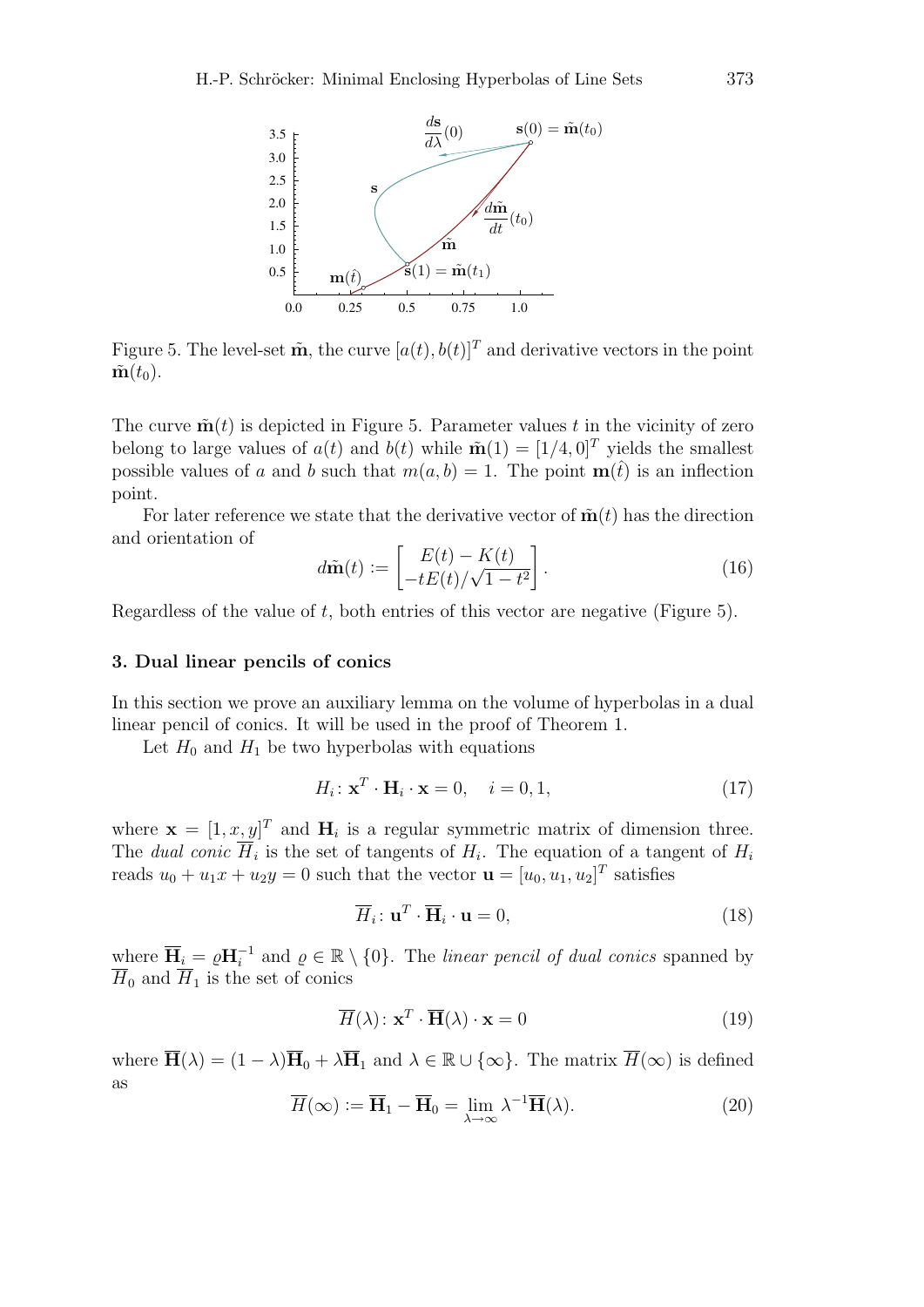We call the set

$$
H(\lambda) = \overline{H}(\lambda), \quad \lambda \in \mathbb{R} \cup \{\infty\}
$$
 (21)

a *dual linear pencil of conics*. As opposed to a linear pencil of dual conics (which consists of dual conics), its elements are ordinary conics that share four (possible complex or coinciding) tangents.

The dual linear pencil of conics  $H(\lambda)$  contains exactly one parabola P. Its parameter value  $\lambda_p$  is the solution of a linear equation obtained by setting the entry  $\overline{h}_{00}(\lambda)$  in the first row and first column of  $\overline{H}(\lambda)$  to zero. By suitably normalizing the matrices  $\overline{H}_0$  and  $\overline{H}_1$  (they are only unique up to a constant factor) it is no loss of generality to assume  $\lambda_p = \infty$ , i.e.,  $\overline{h}_{00}$  is actually independent of  $\lambda$ .

**Lemma 2.** Let  $H_0$  and  $H_1$  be two regular slim hyperbolas of equal volume  $m_0 =$  $m(H_0) = m(H_1)$ . Let  $H(\lambda)$  be a parameterization of the dual linear pencil of conics *spanned by*  $\overline{H}_0$  *and*  $\overline{H}_1$  *such that*  $H_0 = H(0)$ *,*  $H_1 = H(1)$  *and assume further that*  $P = H(\infty)$  *is the unique parabola in the dual linear pencil*  $H(\lambda)$ *. Then there exists a parameter value*  $\lambda \in (0,1)$  *such that*  $H_{\min} := H(\lambda)$  *is a hyperbola of volume*  $m(H_{\min}) < m_0$ .

*Proof.* The major and minor semi-axis lengths of  $H_i$  be denoted by  $a_i$  and  $b_i$ . Because  $H_0$  and  $H_1$  are of equal volume it is no loss of generality to assume

$$
a_0 \ge a_1 \quad \text{and} \quad b_0 \ge b_1. \tag{22}
$$

Furthermore, we can scale the hyperbolas  $H_0$  and  $H_1$  appropriately, so that  $m_0 =$ 1. Therefore, there exist values  $0 < t_0 \leq t_1 < 1$  such that

$$
\tilde{\mathbf{m}}(t_0) = [a_0, b_0]^T
$$
 and  $\tilde{\mathbf{m}}(t_1) = [a_1, b_1]^T$ . (23)

In a suitable coordinate frame, the algebraic equations of  $\overline{H}_1$  and  $\overline{H}_2$  read

$$
\overline{H}_0: \mathbf{u} \cdot \overline{\mathbf{H}}_0 \cdot \mathbf{u}^T = 0 \quad \text{and} \quad \overline{H}_1: \mathbf{u} \cdot \overline{\mathbf{H}}_1 \cdot \mathbf{u}^T = 0,
$$
\n(24)

and where

$$
\overline{\mathbf{H}}_0 = \begin{bmatrix} 1 & 0 & 0 \\ 0 & -a_0^2 & 0 \\ 0 & 0 & b_0^2 \end{bmatrix},
$$
\n(25)

$$
\overline{\mathbf{H}}_1 = \begin{bmatrix} 1 & t_x & t_y \\ t_x & t_x^2 + b_1^2 - (a_1^2 + b_1^2) \cos^2 \varphi & t_x t_y - (a_1^2 + b_1^2) \sin \varphi \cos \varphi \\ t_y & t_x t_y - (a_1^2 + b_1^2) \sin \varphi \cos \varphi & t_y^2 - a_1^2 + (a_1^2 + b_1^2) \cos(\varphi)^2 \end{bmatrix} . \tag{26}
$$

The point  $[t_x, t_y]^T$  is the center of  $H_1$ . The angle between the minor axis of  $H_1$ and the x-axis of the coordinate frame is  $\varphi$ .

Any dual conic  $\overline{H}(\lambda)$  in the linear pencil of dual conics spanned by  $\overline{H}_0$  and  $\overline{H}_1$  can be described by an equation of the form

$$
\overline{H}(\lambda): \mathbf{u} \cdot \overline{\mathbf{H}}(\lambda) \cdot \mathbf{u}^T = 0, \text{ where } \overline{\mathbf{H}}(\lambda) = (1 - \lambda)\overline{\mathbf{H}}_0 + \lambda \overline{\mathbf{H}}_1 \text{ and } \lambda \in \mathbb{R} \cup \{\infty\}. (27)
$$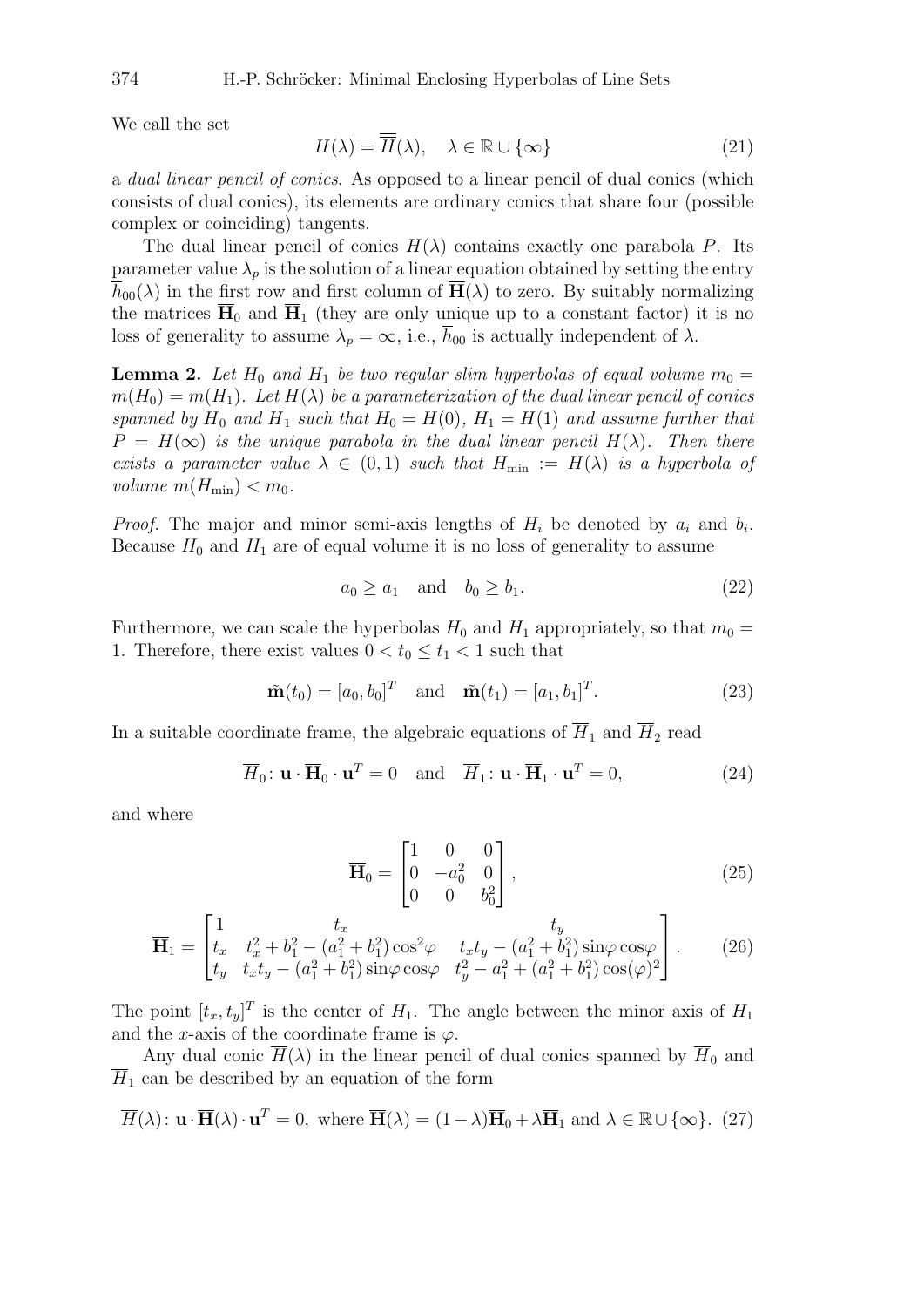The matrices  $H_i$  are already normalized such that the parabola in this dual linear pencil belongs to  $\lambda_p = \infty$ , as required by the lemma's assumptions.

Because  $H_0$  is a regular hyperbola, there exists a certain neighbourhood N of 0 in  $(0, 1)$  such that all conics  $H(\lambda)$  with  $\lambda \in N$  are hyperbolas. We denote by  $a(\lambda)$  and  $b(\lambda)$  the major and minor semi-axis length of  $H(\lambda)$  and consider the curve

$$
\mathbf{s}(\lambda) = [a(\lambda), b(\lambda)]^T, \quad \lambda \in N \tag{28}
$$

in the [a, b]-plane. A plot of  $s(\lambda)$  is depicted in Figure 5. Note that the shape of the curve  $s(\lambda)$  depends on the hyperbola's semi-axis lengths (i.e., indirectly on  $t_0$ ) and  $t_1$ ), on the center  $[t_x, t_y]^T$  of  $H_1$  and on the angle  $\varphi$ .

We will show that the derivative vector

$$
d\mathbf{s}(0) := \left[\frac{da}{d\lambda}(0), \frac{db}{d\lambda}(0)\right]^T
$$
\n(29)

points "to the left" of the level set curve  $\tilde{\mathbf{n}}(t)$  of the volume function graph (25) (compare Figure 5). This already implies the existence of  $\lambda_{\min} \in N$  such that  $H_{\min} = H(\lambda_{\min})$  is a hyperbola of volume less than  $m_0$ . "Pointing to the left" means that the determinant  $d := det[d\mathbf{s}(0), d\tilde{\mathbf{m}}(t_0)]$  is positive.

From equations (25), (26) and (27) we can compute expressions for the semiaxis lengths  $a(\lambda)$  and  $b(\lambda)$  of  $H(\lambda)$  in the following way: We invert  $\overline{H}(\lambda)$  to obtain  $H(\lambda)$ . Then we translate the conic  $H(\lambda)$  so that  $[0, 0]^T$  becomes its new center. The equation of the translated conic  $\hat{H}(\lambda)$  is  $\mathbf{x}^T \cdot \tilde{H}(\lambda) \cdot \mathbf{x} = 0$  where  $\tilde{H} = (\tilde{h}_{ij}),$  $\tilde{h}_{00} = -1$  and  $\tilde{h}_{0i} = \tilde{h}_{i0} = 0$  for  $i > 0$ . The eigenvalues of the matrix  $\tilde{H}$  are  $-1$ ,  $\nu_0$  and  $\nu_1$  where

$$
\nu_0 = 1/2 \left( \tilde{h}_{22} + \tilde{h}_{11} + \sqrt{(\tilde{h}_{11} - \tilde{h}_{22})^2 + 4\tilde{h}_{12}^2} \right), \text{ and } (30)
$$

$$
\nu_1 = 1/2 \left( \tilde{h}_{22} + \tilde{h}_{11} - \sqrt{(\tilde{h}_{11} - \tilde{h}_{22})^2 + 4\tilde{h}_{12}^2} \right).
$$
 (31)

By assumption  $H(\lambda)$  is a hyperbola; therefore  $\nu_0$  is positive and  $\nu_1$  is negative. The major semi-axis length of  $H(\lambda)$  is  $a(\lambda) = (\nu_0)^{-1/2}$ , its minor semi-axis length is  $b(\lambda) = (-\nu_1)^{-1/2}$ . The explicit formulas for  $a(\lambda)$  and  $b(\lambda)$  in terms of  $a_0, b_0$ ,  $a_1, b_1, t_x, t_y$  and  $\varphi$  are lengthy. However, the derivatives at  $\lambda = 0$  are of simple shape:

$$
\frac{da}{d\lambda}(0) = \frac{(a_1^2 + b_1^2)\cos^2\varphi - a_0^2 - b_1^2 - t_x^2}{2a_0},
$$
  
\n
$$
\frac{db}{d\lambda}(0) = \frac{(a_1^2 + b_1^2)\cos^2\varphi - a_1^2 - b_0^2 + t_y^2}{2b_0}.
$$
\n(32)

The derivative  $da/d\lambda(0)$  equals zero if  $\cos^2\varphi = 1$ ,  $t_x = 0$  and  $a_1 = a_0$  ( $\implies b_1 =$ b<sub>0</sub>). The derivative  $db/d\lambda(0)$  equals zero if additionally  $t<sub>y</sub> = 0$ . Hence, the vector (29) vanishes if and only if  $H_0$  and  $H_1$  are equal. This case has been excluded.

From (22) we conclude  $da/d\lambda(0) \leq 0$ . If  $db/d\lambda(0)$  is not negative, Lemma 2 is proved (because both entries of (14) are negative). Otherwise, the extreme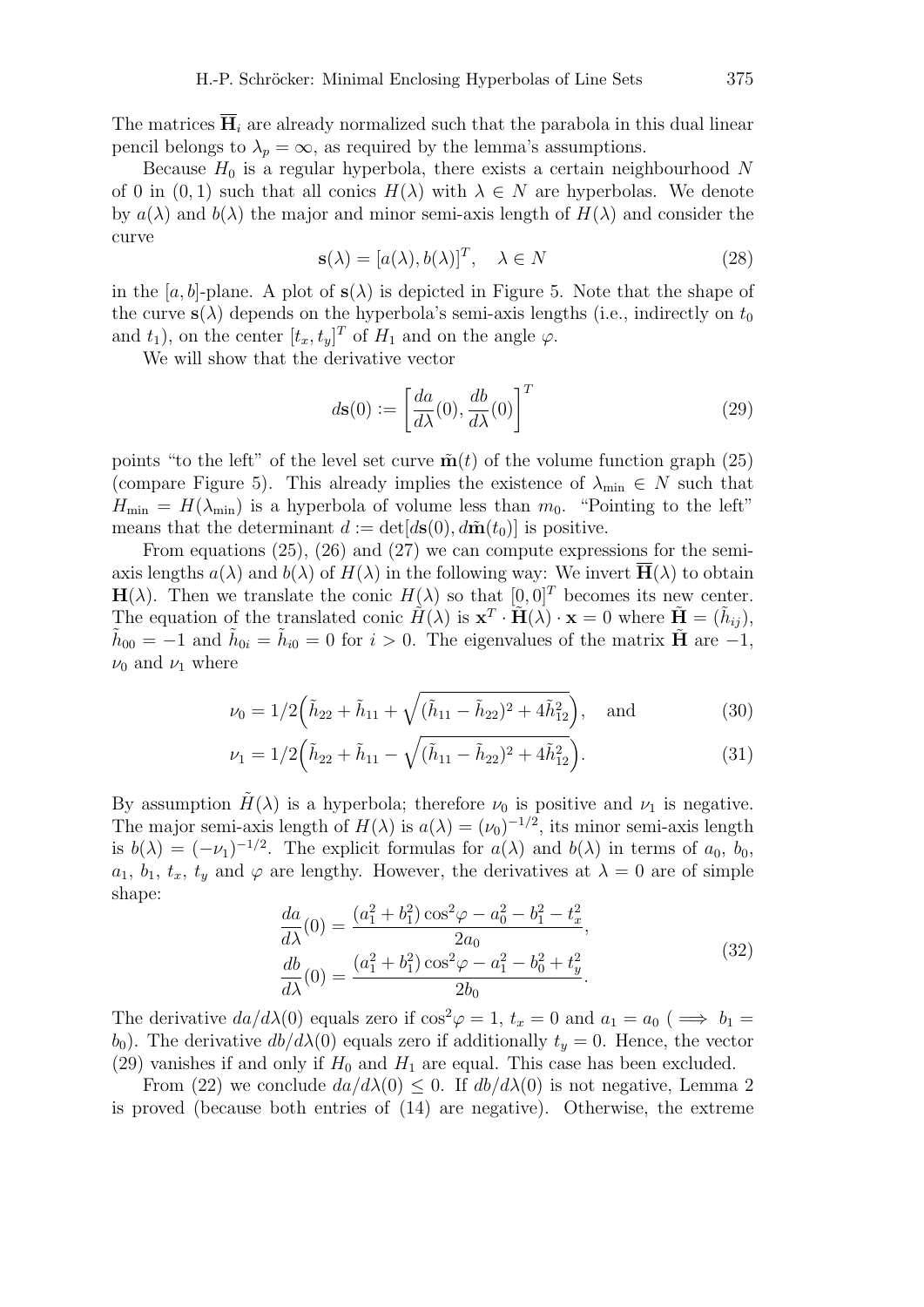case  $t_x = t_y = 0$  can be assumed. We substitute (23) into (29) and compute the determinant  $d = det[d\mathbf{s}(0), d\tilde{\mathbf{m}}(t_0)].$  It can be written in the form

$$
d = \frac{P - \cos^2\varphi(2E_0 - K_0)(K_0(t_0^2 - 1) + E_0)}{32t_0\sqrt{1 - t_0^2}(K_0(t_0^2 - 1) + E_0)^2(K_1(t_1^2 - 1) + E_1)^2}
$$
(33)

where  $E_i = E(t_i)$ ,  $K_i = K(t_i)$  and P is a polynomial expression in  $t_0$ ,  $t_1$ ,  $E_0$ ,  $E_1$ ,  $K_0$  and  $K_1$ . In order to show that (33) is positive we distinguish two cases: Case 1  $(t_0 = t_1)$ : Equation 33 simplifies to

$$
d = (2E_0 - K_0)(K_0(t_0^2 - 1) + E_0)\sin^2\varphi.
$$
\n(34)

Because  $H_0$  is slim, Lemma 3 implies that the first factor in this expression is positive. The last factor is positive because  $H_0$  and  $H_1$  are different. The middle factor is positive because of Lemma 4 on page 380. Hence we conclude  $d > 0$  and the lemma is proved.

Case 2 ( $t_0 < t_1$ ): By Lemma 3 and Lemma 4 the coefficient of  $\cos^2\varphi$  in (33) is negative. Hence, we may restrict ourselves to the extreme case  $\cos^2 \varphi = 1$ . We compute

$$
d = (K_1(t_1^2 - 1) + E_1)^2 - (K_0(t_0^2 - 1) + E_0)(K_0(t_1^2 - 1) + E_0).
$$
 (35)

The positivity of d follows from Lemma 3 together with the fact that  $K$  is strictly monotone increasing and  $E$  is strictly monotone decreasing on  $(0, 1)$ .  $\Box$ 

### 4. Uniqueness of the minimal enclosing hyperboloid

In this section we prove the main theorem of this article. It is a counterpart of the theorem on the uniqueness of the Löwner ellipse to a bounded, closed point set  $\mathcal{P} \subset \mathbb{E}^2$ . To begin with, we clarify the notion of a "hyperbola being contained in a hyperbola".



Figure 6. The hyperbola  $H'$  is contained in the hyperbola  $H$  while  $H''$  is not contained in H

**Definition 4.** A hyperbola H' is said to be contained in a hyperbola H if all points *of* H<sup>0</sup> *are contained in the closure of* ext H *and all points of* H *are contained in the closure of*  $int H'$ .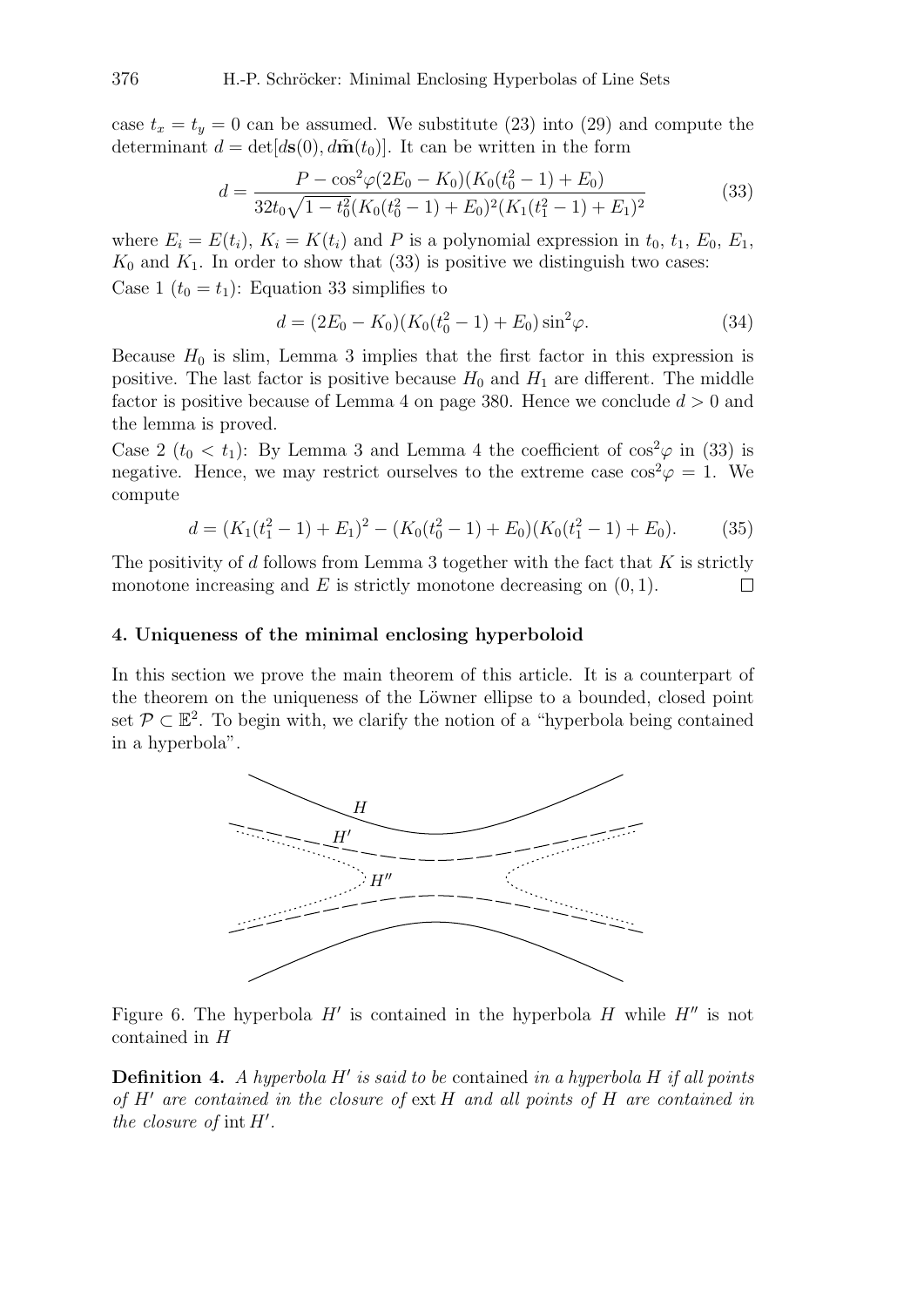The hyperbola  $H'$  of Figure 6 is contained in the hyperbola  $H$  while  $H''$  is not. Note that Definition 4 is tailored for the use in Theorem 1 and differs from usual concepts of "a conic being contained in a conic". In Theorem 1 we use the notion of a *closed* set  $S$  of lines. This means that  $S$  can be mapped continuously and bijectively onto a closed set of points, for example via the polarity at a conic section.

# Theorem 1. *Let* S *be a closed set of lines such that*

- *not all elements of* S *have a common point or are parallel and*
- *all elements of* S *are contained in a regular, slim hyperbola* H*.*

*Then there exists a unique hyperbola*  $H_{\text{min}}$  *of minimal volume that is contained in* H *and contains* S *(see Figure* 7*).*

*Proof.* a) Existence: Consider an ellipse  $E$  whose center **e** is element of int  $H$ . The polarity  $\varepsilon$  at E is the mapping that associates to every point  $\mathbf{p} \in \mathbb{P}^2$  its polar  $\varepsilon(\mathbf{p})$  and to every line  $S \in \mathbb{P}^2$  its pole  $\varepsilon(S)$  with respect to E. Denote the set of all hyperbolas contained in H and containing S by H and let  $\overline{\mathcal{H}} := \{ \overline{H} \mid H \in \mathcal{H} \}$ be the corresponding set of dual hyperbolas. The polar image of  $\overline{\mathcal{H}}$  is a set  $\mathcal E$  of ellipses contained in E and containing  $\varepsilon(S)$ . As shown in [4], the set E (and hence also  $\mathcal{H}$ ) can be mapped continuously to a bounded subset of  $\mathbb{R}^5$  (the coefficients of all ellipse equations in a certain normal form are bounded). The set  $\mathcal E$  is closed because S is closed. Hence, the existence of a minimal volume hyperbola  $H_{\text{min}}$ follows from Weierstrass' theorem on the existence of extremal values of continuous functions.

b) Uniqueness: In order to show uniqueness, we assume there exist two minimal hyperbolas  $H_0$ ,  $H_1 \in \mathcal{H}$ . We let  $m_0 = m(H_0) = m(H_1)$ . Because  $H_0$  and  $H_1$  are contained in  $H$ , they are slim. Hence we can apply Lemma 2 and we find that the dual linear pencil of conics  $H(\lambda)$  spanned by  $H_0$  and  $H_1$  contains a hyperbola  $H_{\min}$  of volume  $m(H_{\min}) < m_0$ . If  $H(\lambda)$  is parameterized so that  $H(0) = H_0$ ,  $H(1) = H_1$  and  $H(\infty) = P$  is the unique parabola in  $H(\lambda)$ ,  $H_{\min}$  belongs to a parameter value  $\lambda_{\min} \in (0,1)$ . We will show that  $H_{\min}$  is contained in H and  $contains S$ .

Because int  $H \setminus \text{int } P$  has inner points, it is no loss of generality to assume that the ellipse center **e** is contained in  $\text{int } H \setminus \text{int } P$ . We study the polar image of the conics  $\overline{H}(\lambda)$ :

- The set  $\{E(\lambda) = \varepsilon(\overline{H}(\lambda)) \mid \lambda \in \mathbb{R} \cup \{\infty\}\}\$ is a linear pencil of conics.
- The conic  $E_i := \varepsilon(\overline{H}_i)$  is an ellipse contained in E and containing  $\varepsilon(\mathcal{S})$ .
- The conic  $\varepsilon(P)$  is a hyperbola.

By Lemma 5,  $E(\lambda_{\min}) = \varepsilon(\overline{H}_{\min})$  is an ellipse containing  $\varepsilon(\mathcal{S})$  and contained in int E. Therefore  $\overline{H}_{min}$  contains S and is contained in H. This contradicts the assumed minimality of  $H_0$  and  $H_1$ .  $\Box$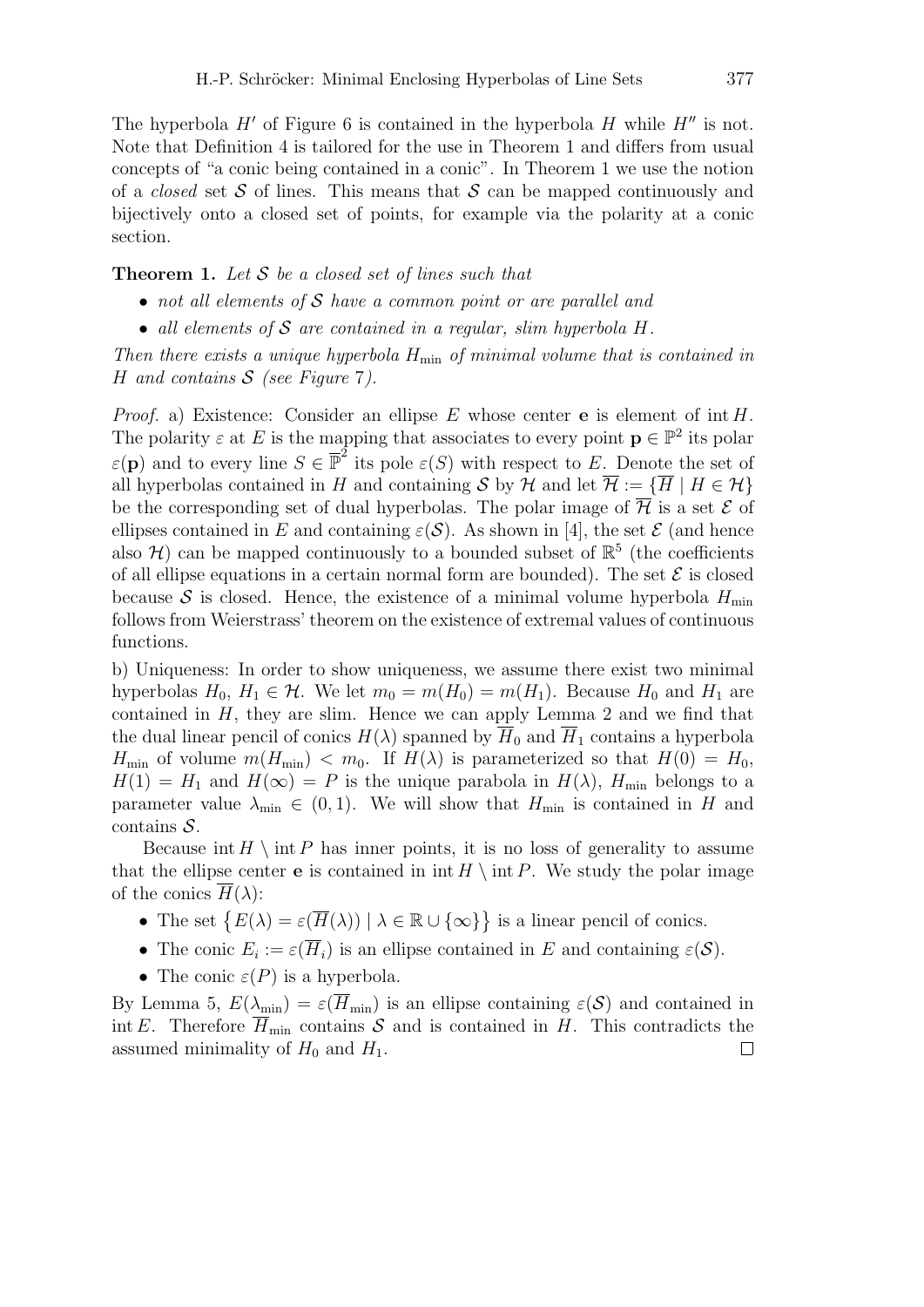

Figure 7. The minimal volume hyperbola  $H_{\text{min}}$  to four straight lines  $S_0$ ,  $S_1$ ,  $S_2$ and  $S_3$ 

### 5. Conclusion and future research

The main contribution of this text is the proof of uniqueness of a minimal hyperbola among all hyperbolas that enclose a given line set and are contained in a slim hyperbola H. We are currently unable to prove or refute the claim of Theorem 1 when  $H$  is not slim. It would be desirable to clarify this question. Further ideas for future research are collected in the remaining part of this section.

#### 5.1. Different volume formulas

We have defined the volume of a hyperbola via the density for straight lines (1) and obtained a volume formula in terms of elliptic integrals (9). This definition seems reasonable but it is not the only way one can think of. An axiomatic characterization of a volume function  $v$  for hyperbolas might look as follows:

- $v(H) = v(a, b)$ , i.e., it depends only on the hyperbola's semi-axis lengths.
- $v(a, b)$  is strictly monotone increasing in a and strictly monotone decreasing in b.
- $v(a, b)$  has the limit behavior of  $m(a, b)$  as presented at the beginning of Section 2.2 but with exception of  $v(a, 0) = 4a$ . We only require that  $a > 0$ implies  $v(a, 0) > 0$ .

Which of the functions characterized in this way allow unique minimal volume hyperboloids? Is it possible to find a volume for hyperboloids such that  $H_{\text{min}}$  is affinely related to the line set  $\mathcal{S}$ ? Further suggestions and questions raised below can also be discussed in connection with axiomatically defined volume functions.

### 5.2. Maximal volume hyperboloids contained in convex line sets

Consider a set of lines S in  $\mathbb{R}^2$  and a point **p** such that  $p \notin S$  for all  $S \in S$ . We call the line set S p-convex if the polar image  $P$  of S with respect to an ellipse E centered at **p** is convex. The **p**-convex hull of  $S$  is the polar image of the convex hull of P. It is easy to see that these concepts are well-defined, i.e., they do not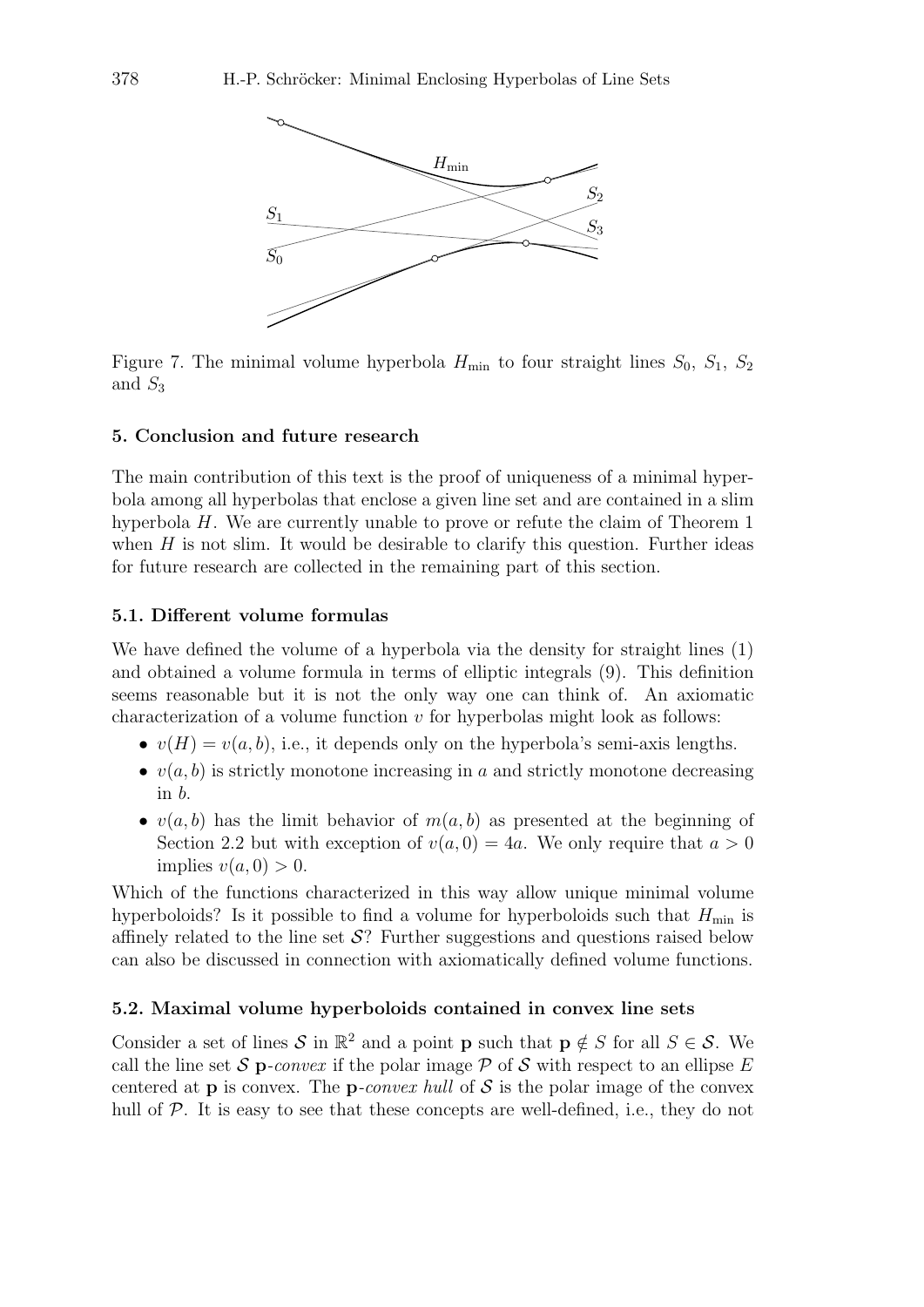Given the **p**-convex line set S, is there a unique hyperbola  $H_{\text{max}}$  of maximal volume contained in  $\mathcal{S}$ ? What can be said about the relation between the minimal and maximal hyperboloids? Are their centers identical as are the centers of the Löwner and John ellipses (see  $[2]$ )? Are there results on the approximation quality of  $H_{\text{min}}$  and  $H_{\text{max}}$  similar to those mentioned in the introduction? If yes, by what factor do we have to scale  $H_{\text{min}}$  in order to ensure it is contained in the **p**-convex hull of  $S$ ?

### 5.3. Minimal volume enclosing quadrics of sets of subspaces

A generalization of Theorem 1 to sets of lines or planes in  $\mathbb{R}^3$  is obvious. Straight lines or planes in  $\mathbb{R}^3$  can be enclosed by hyperboloids of one or two sheets, respectively. The volume of these hyperboloids can be defined via the density of lines or planes in  $\mathbb{R}^3$  (see [19, Section 12.2]). Hence we can ask for existence and uniqueness of minimal enclosing hyperboloids of lines and planes in  $\mathbb{R}^3$  or, more general, for existence and uniqueness of minimal enclosing hyperboloids of k-spaces in  $\mathbb{R}^d$ .

### 5.4. Computational issues

The actual computation of  $H_{\text{min}}$  is an optimization problem. For producing the images in this article we found the routines in standard software packages to be sufficient. However, theoretical results on the reliability or efficiency are not available.

In the past years, some attention has been paid to the computation of Löwner and John ellipsoids. It is a typical instance of convex programming (see [3, 13, 14, 15]). A randomized algorithm for the computation of  $E_{\text{min}}$  has been proposed by [22]; its primitive steps are the topic of [6]. While it seems possible to adapt at least some of the methods of [22] and [6], we are currently unable to formulate the computation of minimal hyperbolas as instance of a convex optimization problem.

#### A. Auxiliary results

In the appendix we prove a few technical results. They are needed at certain points in the preceding text but are of minor importance otherwise.

**Lemma 3.** *The function*  $f_1(t) = 2E(t) - K(t)$ ,  $t \in [0, 1)$  *has exactly one zero*  $\hat{t}$ . It is positive for  $t < \hat{t}$  and negative for  $t > \hat{t}$ . The numeric value of  $\hat{t}$  is  $approximately \hat{t} \approx 0.9089085575.$ 

*Proof.* The first and second complete elliptic integrals have the following wellknown properties:

- $E$  is strictly monotone decreasing,
- K is strictly monotone increasing on  $(0, 1)$ ,
- $E(0) = K(0) = \pi/2$ ,  $E(1) = 1$ ,  $\lim_{x\to 1} K(x) = \infty$ .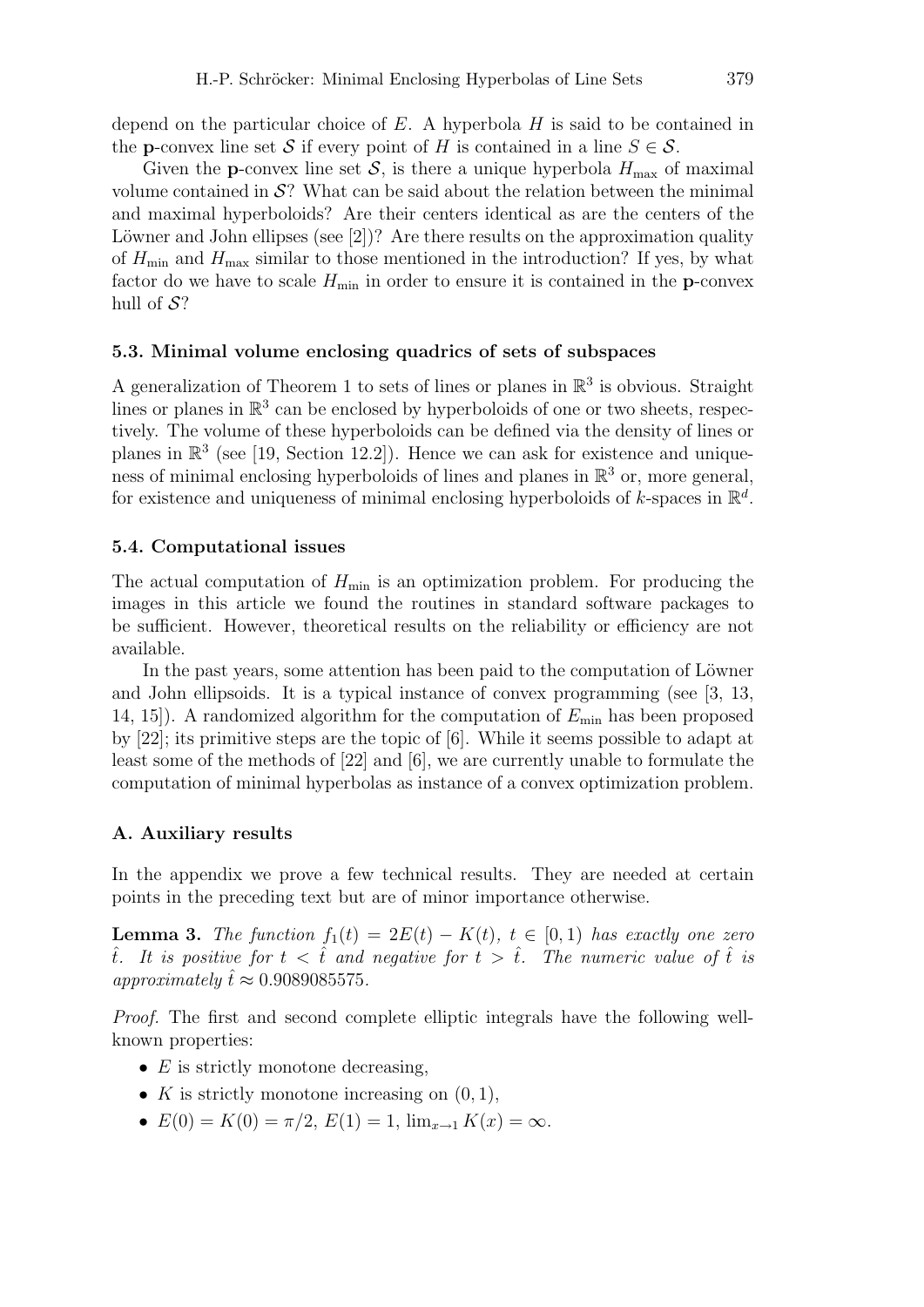These properties imply the existence of a unique zero  $\hat{t}$  of  $f_1(t)$ .

**Lemma 4.** *The function*  $f_2(t) = (t^2 - 1)K(t) + E(t)$  *is strictly monotone increasing and positive on*  $(0, 1)$ *.* 

*Proof.* The first derivative of  $f_2(t)$  is  $f'_2(t) = tK(t)$ . It is positive for  $t > 0$ ; hence  $f_2$  is strictly monotone increasing on  $(0, 1)$ . Because of  $f_2(0) = 0$  the function  $f_2(t)$  is positive on  $(0, 1)$ .  $\Box$ 

**Lemma 5.** Let  $C(\lambda)$  be a linear pencil of conics such that  $C(0)$  and  $C(1)$  are *ellipses with* int  $C_0 \cap \text{int } C_1 \neq \emptyset$  *and assume there exists a value*  $\lambda_h \notin [0,1]$  *such that*  $C(\lambda_h)$  *is a hyperbola. Then for every*  $\lambda_0 \in (0,1)$  *the conic*  $C(\lambda_0)$  *is an ellipse and*

$$
\operatorname{int} C(0) \cap \operatorname{int} C(1) \subset \operatorname{int} C(\lambda_0). \tag{36}
$$

*Proof.* A proof of this lemma (in slightly different formulation) is already given at other places, for example in [6] or in the proof of Theorem 1 in [4].  $\Box$ 

### References

- [1] Ball, K. M.: *Ellipsoids of maximal volume in convex bodies*. Geom. Dedicata **41** (1992), 241–250. [Zbl 0747.52007](http://www.emis.de/MATH-item?0747.52007)
- [2] Behrend, F.: *Über die kleinste umbeschriebene und die größte einbeschriebene Ellipse eines konvexen Bereiches*. Math. Ann. 115 (1938), 379–411.

[Zbl 0018.17502](http://www.emis.de/MATH-item?0018.17502) and [JFM 64.0731.05](http://www.emis.de/cgi-bin/JFM-item?64.0731.05)

- [3] Boyd, S.; Vandenberghe, L.: *Convex Optimization*. Cambridge University Press, 2004. [Zbl 1058.90049](http://www.emis.de/MATH-item?1058.90049) −−−−−−−−−−−−
- [4] Danzer, L.; Laugwitz, D.; Lenz, H.: *Über das Löwnersche Ellipsoid und sein Analogon unter den einem Eik¨orper einbeschriebenen Ellipsoiden.* Arch. Math. 8 (1957), 214–219. [Zbl 0078.35803](http://www.emis.de/MATH-item?0078.35803)
- [5] Förstner, W.: *Handbook of Geometric Computing*. Chapter Uncertainty and Projective Geometry, 493–535. Springer, 2005.
- [6] Gärtner, B.; Schönherr, S.: *Exact primitives for smallest enclosing ellipses*. In: Proc. 13th Annual ACM Symposium on Computational Geometry, pages 430–432, New York 1997. ACM press. [Zbl 0914.00075](http://www.emis.de/MATH-item?0914.00075)
- [7] Gärtner, B.; Schönherr, S.: *Smallest enclosing ellipses fast and exact*. Technical report, Free University Berlin 1997.
- [8] Giannopoulos, A.; Perissinaki, I.; Tsolomitits, A.: *John's theorem for an arbitrary pair of convex bodies*. Geom. Dedicata 84(1–3) (2001), 63–79. [Zbl 0989.52004](http://www.emis.de/MATH-item?0989.52004)
- [9] Gordon, Y.; Litvak, A. E.; Meyer, M.; Pajor, A.: *John's decomposition in the general case and applications.* J. Differential Geom. 68(1) (2004), 99–119. [Zbl pre05033781](http://www.emis.de/MATH-item?05033781)
- [10] Gruber, P. M.; Schuster, F. E.: *An arithmetic proof of John's ellipsoid theorem*. Arch. Math. 85 (2005), 82–88. [Zbl 1086.52002](http://www.emis.de/MATH-item?1086.52002)